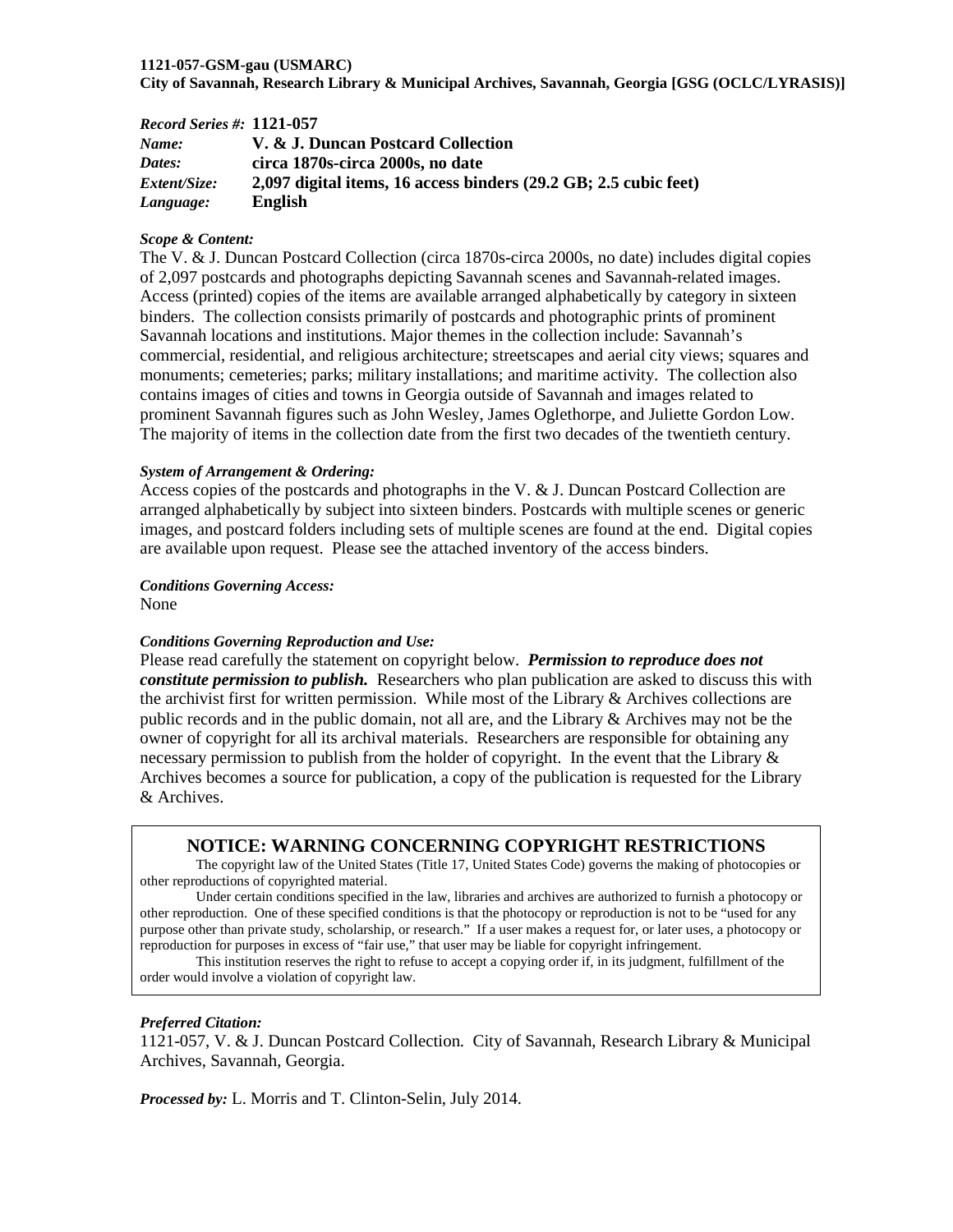# **V. & J. Duncan Postcard Collection**

# **Binder 1**

Aerial Views Businesses and Nonprofits Cemeteries

# **Binder 2**

Cities and Towns (Georgia, other than Savannah) Assorted Isle of Hope Thunderbolt

# **Binder 3**

Cities and Towns (Georgia, other than Savannah) Tybee Island Wilmington Island Wormsloe

# **Binder 4**

Cities and Towns (outside of Georgia) Cotton Trade and Transport Military Assorted Fort Jackson Fort Pulaski Fort Screven Fort Stewart Hunter Army Airfield (Savannah Municipal Airport/Savannah Air Base) Monuments *see* Squares Nature, Plants, Agricultural Scenes

# **Binder 5**

Neighborhoods (Ardsley Park and Chatham Crescent) Parades Parks Assorted Forsyth Park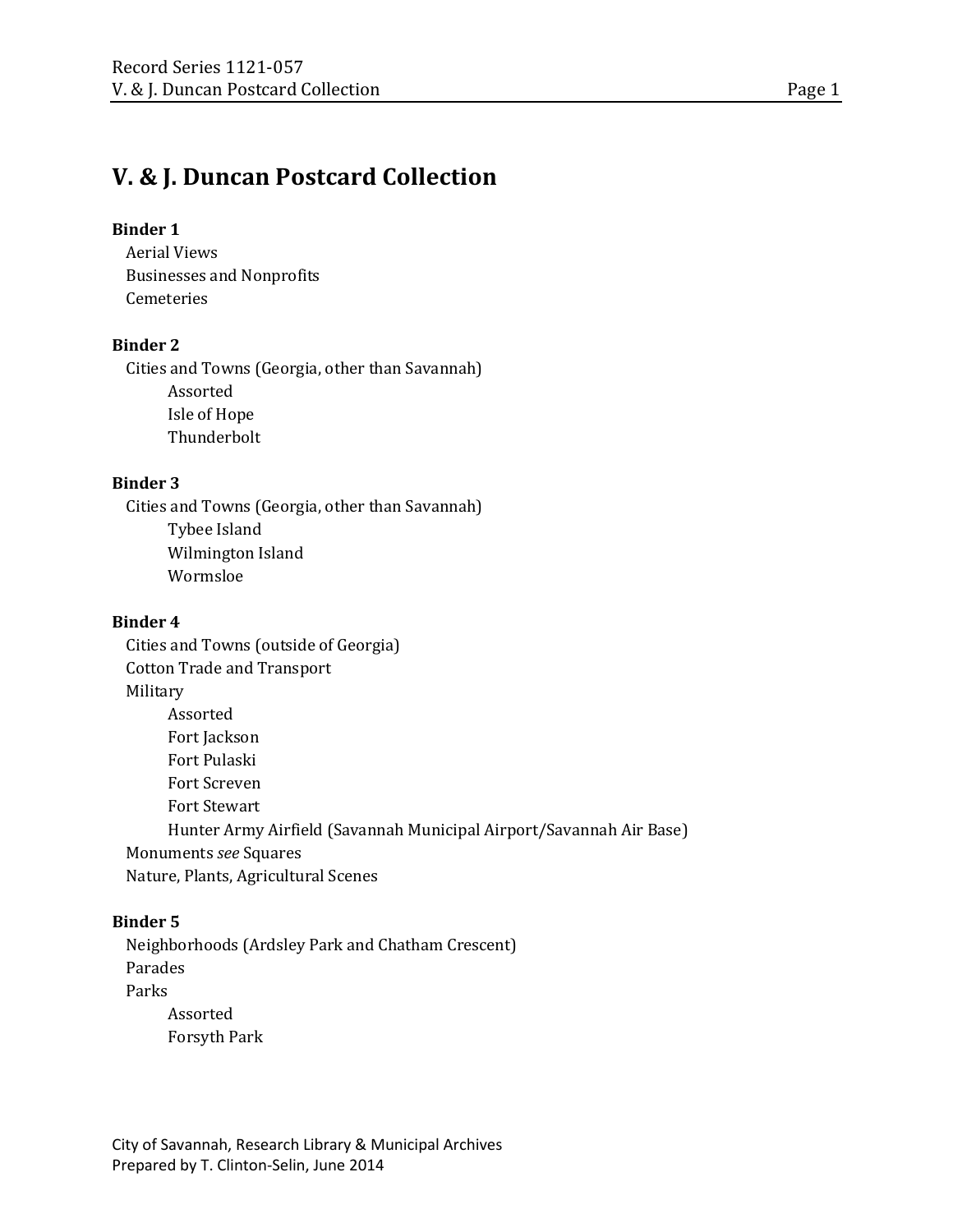#### **Binder 6**

# People

Assorted (identified and unidentified) Lady Chablis Juliette Gordon Low James Oglethorpe Casimir Pulaski John Wesley Woodrow Wilson

## **Binder 7**

Public Buildings Armories and Artilleries Banks Churches and Religious Architecture Assorted Cathedral of St. John the Baptist Christ Episcopal Church Independent Presbyterian Church

#### **Binder 8**

Public Buildings City Hall Clubs and Fraternal Organizations Cotton Exchange County Courthouse (Wright Square) County Farm County Jail Custom House Federal Courthouse (Wright Square) Hospitals

# **Binder 9**

- Public Buildings Hotels
	- Assorted DeSoto Hotel Hotel Savannah Savannah-Oglethorpe Hotel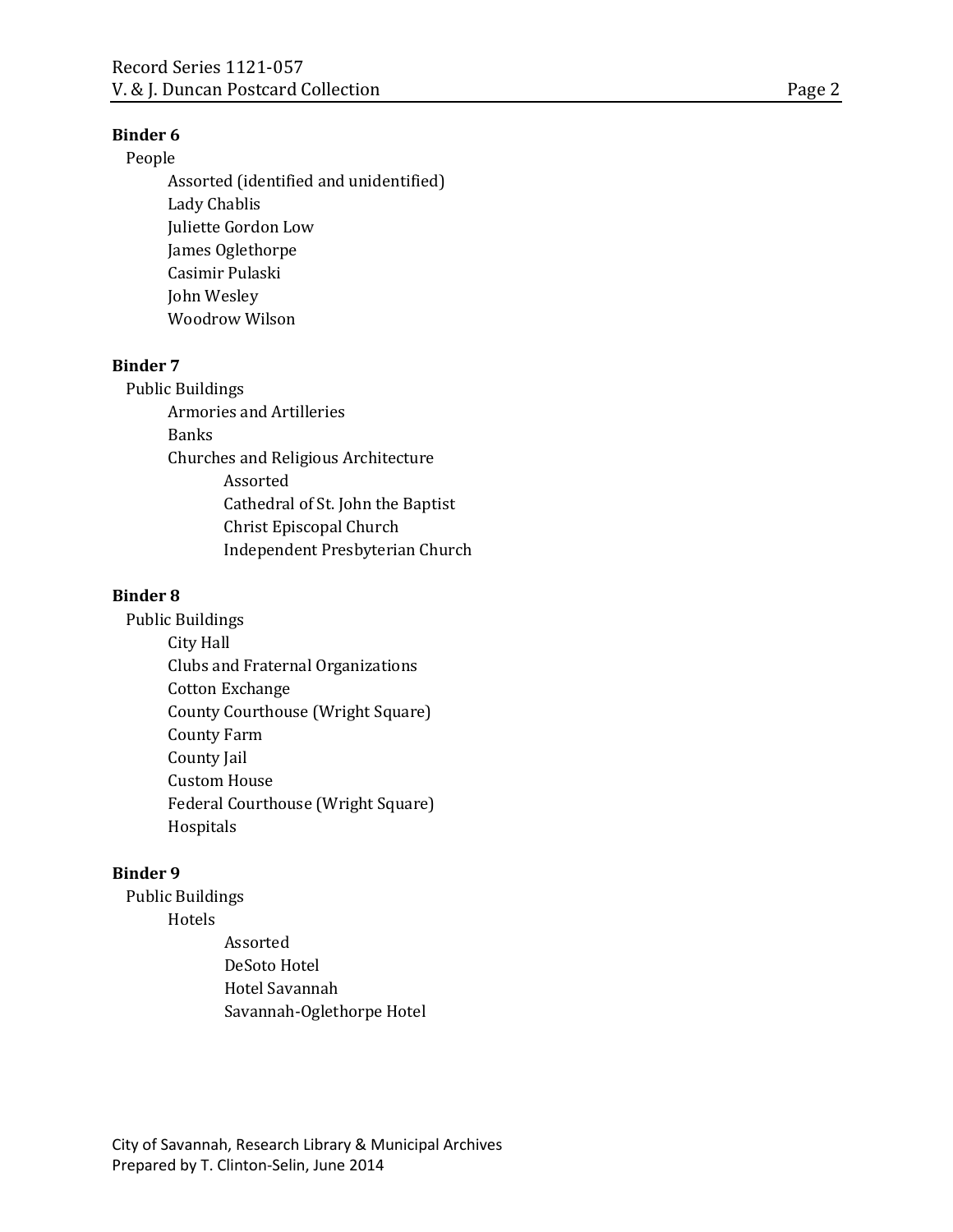#### **Binder 10**

Public Buildings Libraries (Bull Street and Hodgson Hall/Georgia Historical Society) Memorial Hall (Confederate Memorial Hall) Municipal Auditorium Schools—Colleges and Universities Schools—Primary and Secondary Union Station **Waterworks** YMCA

## **Binder 11**

Residences Assorted

Group Homes Davenport House Green-Meldrim House The Hermitage Juliette Gordon Low Birthplace and Andrew Low House *see* People – Juliette Gordon Low The Pink House

## **Binder 12**

River Images **Boats** Savannah River and Shipping Talmadge Bridge

# **Binder 13**

Squares (and associated monuments) Assorted Chippewa Square and Oglethorpe Monument Johnson Square and Greene Monument Madison Square and Jasper Monument Monterey Square and Pulaski Monument Wright Square and Gordon Monument